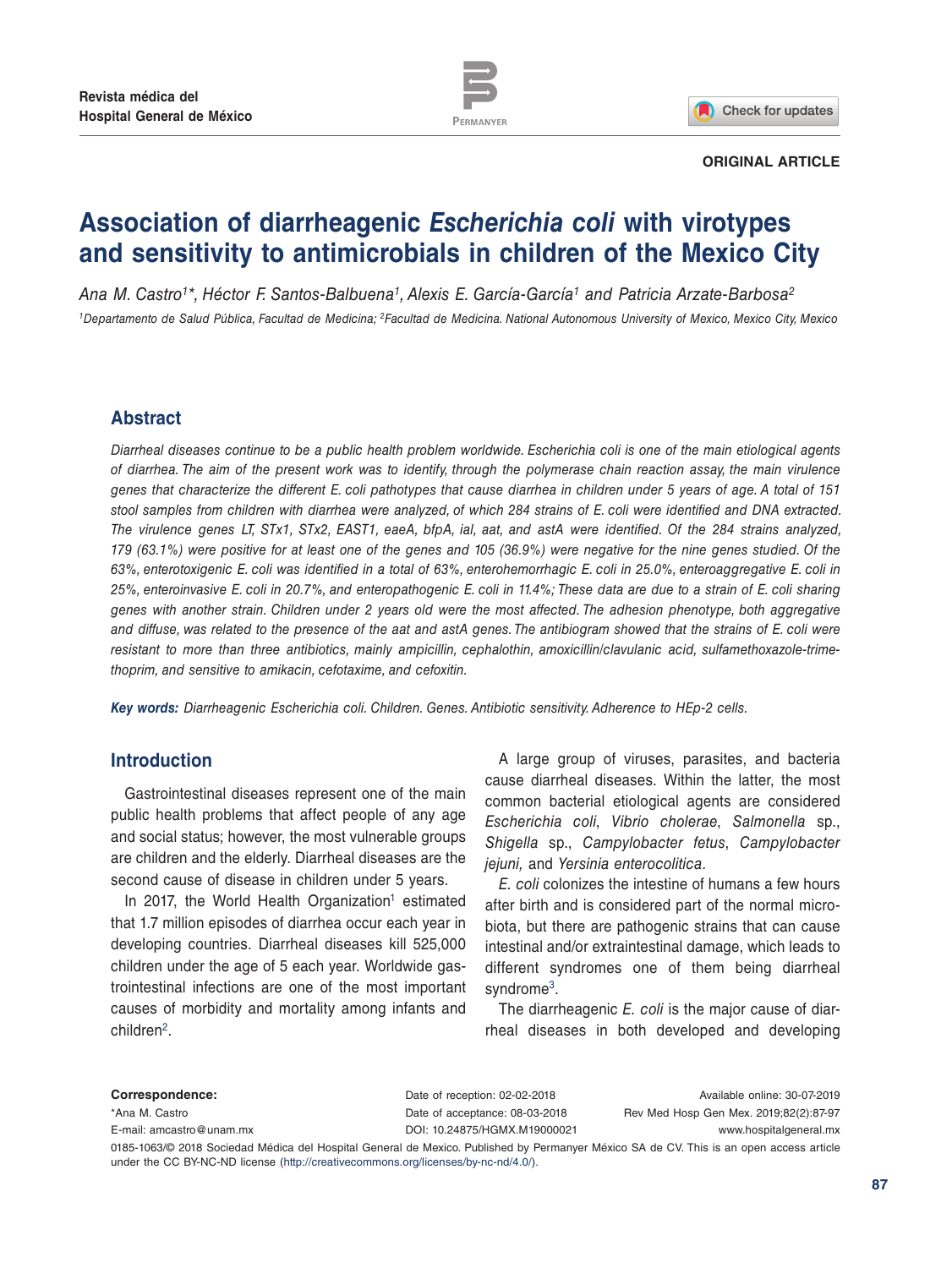countries. In developing countries, these are responsible for the high morbidity and mortality in children under 5 years of ag[e4,](#page-9-3)[5.](#page-9-4) According to reports from the World Health Organization (WHO), acute diarrhea caused by *E. coli* finds itself in second place next only to rotavirus[6](#page-9-5),7.

In Mexico, according to the data of the morbidity yearbook of the General Directorate of Epidemiology of 2013, diarrheal diseases are in second place among the 20 leading causes of illness in children under 5 years of age.

The pathogenic strains of *E. coli* have virulence factors that can be classified as adhesins and toxins. The adhesins allow bacteria to colonize the intestine; they can be divided into two groups: fimbrial adhesins and afimbrial adhesins. Afimbrial adhesins are outer mem-brane proteins such as the case of intimin<sup>[4](#page-9-3),8</sup>. In relation to toxins, they are classified into two groups, endotoxins (lipopolysaccharide, LPS) and exotoxins. Exotoxins are classified as enterotoxins, cytotoxins, and neurotoxins. Enterotoxins produce watery diarrhea due to the release of water and electrolytes by the enterocyte, and the cytotoxins produce inflammatory diarrhea whose stools contain mucus and blood<sup>[3](#page-9-2)</sup>.

The fimbrial adhesins allow the union of the bacteria to the recipients of the microvilli of the enterocytes; this is followed by the secretion of toxins that are responsible for the production of diarrhea. Once *E. coli* has colonized the intestine, diarrhea occurs, it can be watery or inflammatory, watery diarrhea is due to the production of one or more enterotoxins and inflammatory diarrhea to the production of cytotoxins<sup>3</sup>.

*E. coli* strains based on their mechanism of damage are classified into six pathotypes: enterotoxigenic *E. coli* (ETEC), enteropathogenic *E. coli* (EPEC), enteroinvasive *E. coli* (EIEC), enterohemorrhagic *E. coli* (EHEC), diffuse adhesion *E. coli* (DAEC), and enteroaggregative *E. coli* (EAEC)<sup>[4,](#page-9-3)[8](#page-9-6)</sup>.

The ETEC strains represent the main cause of diarrhea in children and are the cause of the so-called traveler's diarrhea. The virulence factors of ETEC are bacterial adhesins and enterotoxins. This group is characterized by the presence of one or more plasmids coding for thermolabile enterotoxins (encoded by the lt gene) and thermostable (encoded by the st. gene) which include type I (STa) and type II (STb)<sup>3</sup>.

This pathotype is characterized by a pattern of localized adherence (AL) to HEp-2 cells, forming microcolonies. The adherence of EPEC is associated with the presence of the 50-70 MDa *E. coli* adhesion factor (EAF) plasmid (in English, EPEC adherence factor). The adherence of the EPEC in the intestine is called adherence and effacing (A/E) and is caused by the intimate union of the bacteria to the membrane of the enterocytes; this gives rise to the polymerization of actin with the subsequent formation of a pedestal. Once the microcolonies are formed, the second stage of adherence begins and is characterized by the destruction of the intestinal microvilli, which is called sloughing. The lack of microvilli, the polymerization of the actin, and other factors induce the exit of water and electrolytes to the luminal space<sup>[9](#page-9-7)</sup>.

The main virulence factors found in the EPEC strains are encoded in an island of chromosomal pathogenicity of 35 kb called locus of enterocyte effacement (LEE). LEE is organized into five large polycistronic operons called LEE1 to LEE5 where the products are: a type III secretion system (LEE1 to LEE3), a protein translocation system (LEE4), and an adhesion system consisting of a protein membrane of 94 KDa denominated intimina (EAE of the English *E. coli* attaching and effacing protein), which is responsible for the intimate adhesion between the bacterium and the epithelial cell, as well as a translocated intimin receptor receiver) encoded by LEE51[110,11](#page-9-8).

The adhesion also involves a type IV pili or curled fimbrias called bfp (from English, bundle-forming pilus), whose genetic information is encoded in the plasmid "EAF". This also codes for a transcriptional activator called "regulator encoded in the plasmid" (Per) that is required for the activation and optimal function of genes encoded in LEE and for the expression of Bfp<sup>12</sup>. The bfpA gene is responsible for the AL phenotype, characterized by the ability of bacteria to form microcolo-nies on the surface of intestinal epithelial cells<sup>13[,14](#page-9-11)</sup>.

The main characteristic of EAEC strains is the ability to produce a pattern of aggregative adherence (AA) in HEp-2 cell culture, similar to "brick stacking["4](#page-9-3). Strains of this phenotype possess the ability to bind both HEp-2 cells, as well as the surface of glass lamellae. Among the virulence factors are the aaf fbrial genes, which are encoded in a plasmid pAA; the aatA gene that corresponds to a fragment of the CVD432 gene which codes for an outer membrane protein (Tol C), component of an ABC transporter that participates in the secretion of the dispersion encoded by the aap gen[e15](#page-9-12)[-18](#page-9-13). Some EAEC strains are capable of producing the enteroaggregative thermostable toxin encoded by the astA gen[e19](#page-9-14). These strains produce lesions known as adhesion and A/E sloughing due to the presence of the eaeA gene that codes for intimina<sup>15</sup>.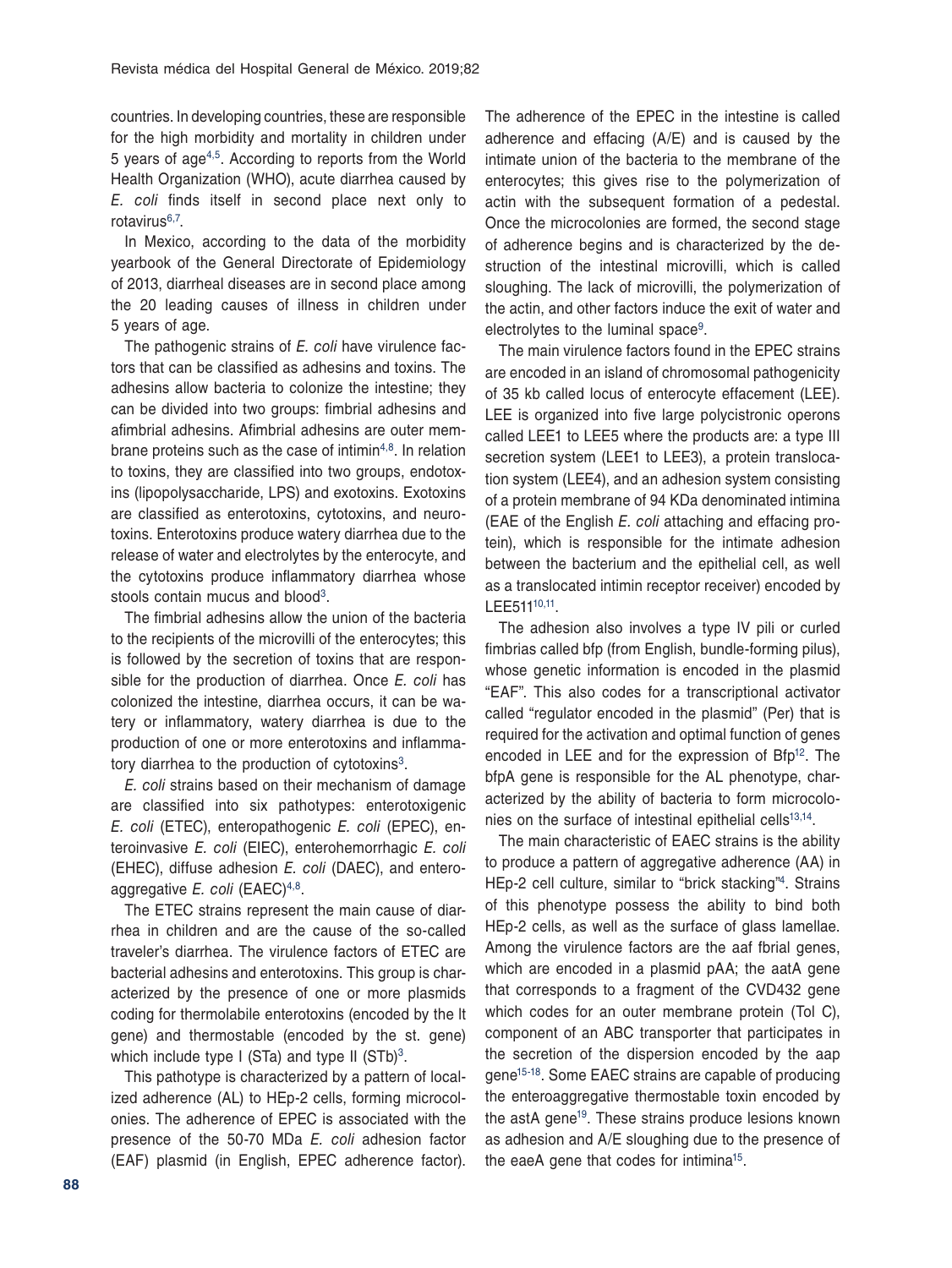The EHEC pathotype includes strains of different serotypes that present the same pathogenic characteristics of serotype H7:O157, which is considered as the prototype of the group. This is very close to *Shigella* sp and invades the epithelium of the colon. Once inside the intestinal cells, bacteria synthesize toxins. This pathotype has been associated with the etiopathogenesis of afebrile hemorrhagic colitis (CH), hemolytic uremic syndrome, and thrombocytopenic purpura. The strains that cause these syndromes produce one or more cytotoxins currently called Shiga toxins (Stx1 and Stx2). Other damage caused by this group of bacteria is known as adherence and effacing (A/E). The main mechanism of pathogenicity of EHEC is the production of cytotoxins (Stx) encoded in the bacteriophage STX inserted in the bacterial genome, and the bacteria can synthesize one or both toxins<sup>8</sup>.

The EIEC and *Shigella* sp. pathotype are related genetically and biochemically<sup>3</sup>. However, diarrhea produced by EIEC is less severe than that produced by *Shigella* sp. The infections produced by EIEC occur in the colon mucosa and the symptoms begin with watery diarrhea and progress to inflammatory diarrhea with blood and mucus. One of the genes related to the mechanism of invasiveness is the so-called ial that is found in the pInv plasmid, where certain proteins related to the invasion process are also encoded such as the Ipa proteins and their transcription regulator invE[4](#page-9-3). DAEC group is one of the most recently classified bacterial groups and affects enterocytes of the small intestine and the damage manifests itself as a cellular projection similar to a finger that covers the bacterium<sup>15</sup>. The mechanism of pathogenicity is clearly unknown. However, some virulence factors have been described, such as the Afa/Dr adhesins. These strains show a diffuse adherence pattern since they do not form colonies when they adhere to Hep-2 cells<sup>20</sup>. The strains of *E. coli* belonging to the DAEC pathotype have been epidemiologically linked to diarrheal syndromes, particularly in children under 12 months of age<sup>15</sup>.

Recently, in several countries of Latin America and North America, epidemiological studies have been carried out whose purpose was to determine the different pathotypes associated with cases of childhood diarrhea. These studies have shown that strains of *E. coli* that belong to the ETEC and EPEC types are the main isolated pathogens $8,21-23$  $8,21-23$  $8,21-23$  $8,21-23$ . In the case of Mexico, data published from the year 1987 to 2009 demonstrate the presence of EPEC in most of the isolates obtained from infected patients. A prevalence of 17-19% infant diarrhea cases in different regions of the country was

noted<sup>[24](#page-9-19)</sup>. Recently, Estrada García et al. reported the presence of four different pathotypes of *E. coli* in a peripheral community in Mexico City. In a cohort study in children under 2 years, interestingly in 41% and 38% of the 32 samples obtained with episodes of acute diarrhea, associations were found with atypical EPEC and ETEC, respectively. It is also notable that the majority of diarrheagenic infections were associated with asymptomatic events.

Antimicrobial resistance represents a public health problem, identified by the  $WHO<sup>25</sup>$  $WHO<sup>25</sup>$  $WHO<sup>25</sup>$  as one of the main health problems. A new report from the WHO reveals that this serious threat is no longer a forecast for the future and is already in all regions of the world a reality that can affect any person of any age in any country.

Among the pathogens emerging and resistant to antimicrobials are *E. coli*, which affects humans and different animal species. Research in both humans and animals shows resistance to the most frequently used antimicrobials<sup>26</sup>, in addition to which, bacteria are gen-erally resistant to more than one antimicrobial<sup>[27](#page-10-1)</sup>. Studies in Mexican children show that the bacteria that cause diarrheal disease in hospitalized children are resistant to trimethoprim-sulfamethoxazole (TMP-SMX) and ampicillin, which are the drugs most commonly used in the treatment of pediatric diarrhea $21$ .

## **Materials and methods**

#### *Bacterial strains and characterization*

A total of 284 strains of *E. coli* obtained from 151 stool samples from children with diarrhea,  $<$  5 years old, were isolated. Of the 151 samples, 81 came from children's samples and 70 from girls' samples.

The stool samples were obtained by highly trained medical personnel of the National Institute of Pediatrics, which were later transported to the laboratory in the Cary Blair® transport medium, where they were planted in MacConkey Agar (DIBICO®) and incubated for 24 h at 37°C. After this time, one to five colonies were selected that fulfilled the morphological characteristics of *E. coli*, which were subjected to conventional biotyping tests to identify the bacterial species. To evaluate β-hemolysis, these strains were seeded on blood agar and incubated at 37°C for 24 h.

#### *Reference strains*

A panel of *E. coli* reference strains was used as positive controls for the different polymerase chain reaction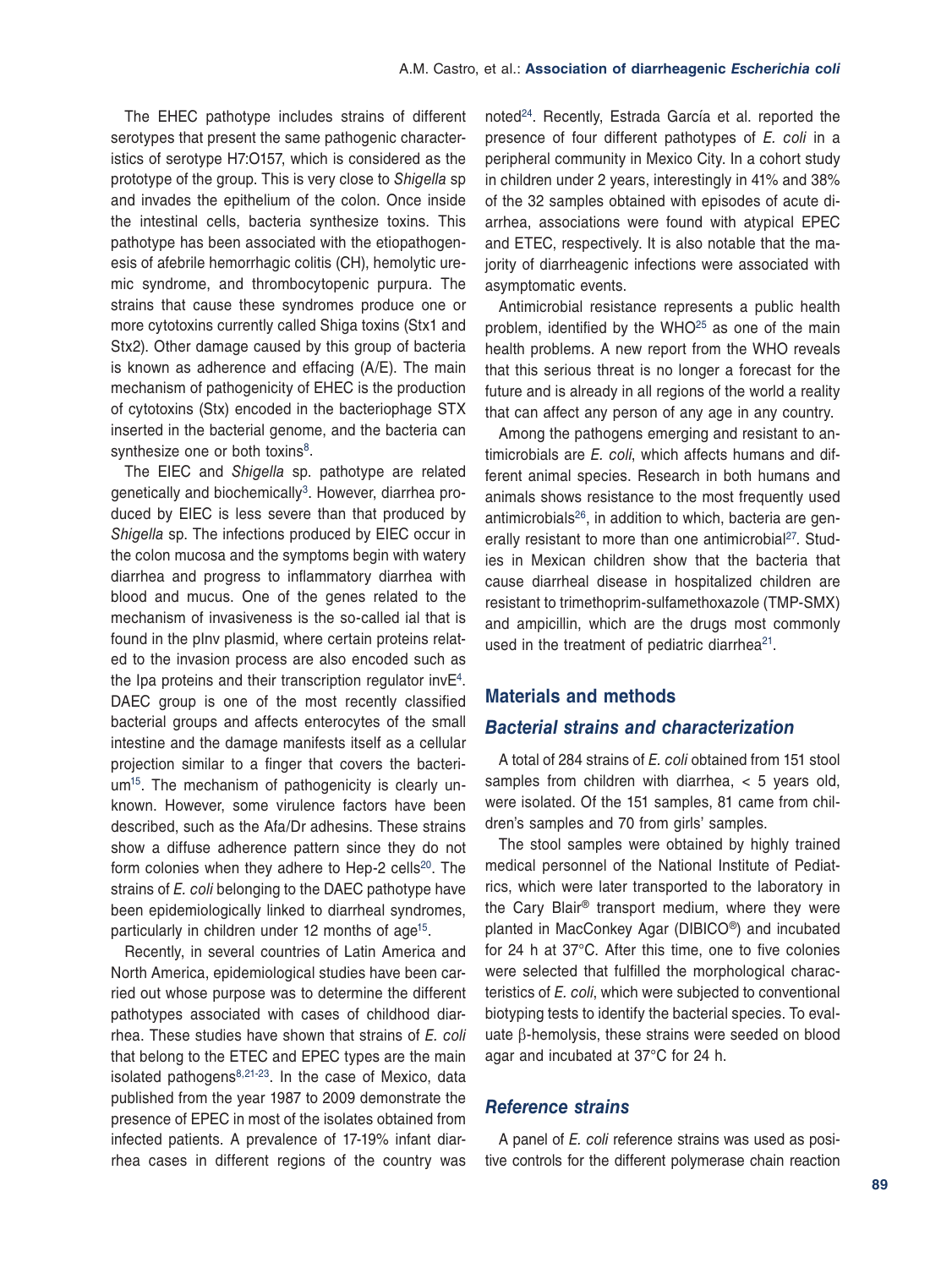<span id="page-3-0"></span>**Table 1.** Number of isolated E. coli strains according to sex

|           | <b>Samples</b> | <b>Isolated E. coli strains</b> |
|-----------|----------------|---------------------------------|
| Masculine | 81             | 162                             |
| Feminine  | 70             | 122                             |
| Total     | 151            | 284                             |

(PCR) assays, antibiograms, and adhesion to HEp-2 cells. Strains TB334C (Stx1+, Stx2+, eaeA+), B-171 (BfpA+, eaeA+), EIEC O124:H30 (ial+), and O407:H1 (LT+, ST+) were kindly donated by Dr. Estrada García of CINVESTAV. EAEC 044:H18 (aat and astA), strain donated by Dr. Chattaway of Public Health England. Finally, the National Institute of Epidemiological Reference of Mexico (INDRE) provided strains O42 and C600.

#### *DNA extraction and PCR reaction*

The genomic DNA of the *E. coli* isolates was extracted by the boiling method, previously described by Al-Gallas et al., 2007<sup>28</sup>. The PCR (single or multiple) allowed to detect genes that code for toxins (LT, STa, Stx1, Stx2, and EAST1) and genes that code for adhesins (intimina, eae, pili type IV, bfpA, for invasiveness and gene encoding for dispersin, and aat) (Table 1). The PCR reactions used for the amplification of the different genes were carried out using Apex Taq DNA polymerase (Genesee Scientific, USA) and primers. The 50 μl reaction mixtures contained the following: 1X buffer (100 mM Tris-HCl, pH 8.5, 500 mM KCl, 15 mM MgCl2, 1% Triton X-100), 0.2 mM of each dNTP (Apex dNTP mixture, 10 mM), 0.25 μM of each primer, 2.0 U of Apex Taq DNA polymerase, 3 μl of tempered DNA, and 37 μl of nuclease-free water. The multiplex PCR products (mPCR) were separated on a 2% Agarose gel (Amresco, Ohio, USA). The amplified PCR products were visualized with ethidium bromide under a UV illuminator and recorded using the Digidoc Imaging System (UVP, CA, USA).

## *Antimicrobial susceptibility assays*

The antimicrobial susceptibility test was carried out to determine the profiles of susceptibility and resistance of the bacteria to the antibiotics tested. For this, the paper disc diffusion method was used and consists of impregnated antimicrobial discs with ampicillin (10  $\mu$ g),

amikacin (30 μg), kanamycin (30 μg), cephalothin (30 μg), amoxicillin/clavulanate (30 μg), cefotaxime (30 μg), TMP/SMX (1.25 µg/23.75 μg), and cefoxitin (30/mg). These discs (6 μm diameter) were placed in an automatic Sensi Disc dispenser (DB BBL Sensi-Disc Antimicrobial Susceptibility Test Discs, Sparks MD, USA). The inoculated agar plates were incubated at 37°C for 18-24 h. After incubation, the diameters of the zone of inhibition of the antibiotic were measured. The results obtained were used to classify the isolates as resistant, intermediate resistant or susceptible to a particular antibiotic using standard reference values according to the indications of the National Committee of Clinical Laboratory Standards of 2014. The resistance to multiple drugs is defined as resistance to three or more different classes of antibiotics.

#### *Adhesion test in HEp-2 cells*

Fifty-six strains of *E. coli* previously identified as EAEC (*ast1*+ and/or *aat*+) were tested for adhesion to HEp-2 cells as described by Donnenberg and Nataro in 1995<sup>29</sup>, with modifications. In summary,  $6.0 \times 10^5$ HEp-2 cells were cultured in DMEM medium with high glucose content (Biowest, Miami FL, USA) supplemented with 10% fetal bovine serum (Biowest, Miami FL, USA) and 1% antibiotic/antifungal solution (PAA, Pasching, Austria). The cells were placed in 24-well plates (TPP, Switzerland) containing a glass lentil and incubated until reaching a confluence of 80-90% (1-2 days). The HEp-2 cells were washed 3 times with sterile phosphate-buffered saline (PBS), and 500 μl of fresh DMEM medium was added without fetal bovine serum or antibiotics.

One day before the experiment, the *E. coli* strains were grown overnight in 1.5 ml of LB medium with 1% D-mannose and the concentration was adjusted to 0.5 UMF ( $2 \times 10^8$  CFU/ml) with sterile PBS. The cultures were centrifuged and then resuspended in 1 ml of sterile PBS. 50 μl of the bacterial suspension was mixed with 450 μl of DMEM medium without fetal bovine serum or antibiotics and inoculated into cultures of HEp-2 cells. The infected cells were incubated for 3 h at 37°C under a 5% CO<sub>2</sub> atmosphere and washed 5 times with sterile PBS, fixed with absolute methanol for 1 min and stained with 10% Giemsa. Adherence patterns were assigned according to the description of Nataro and Kaper in 199[84.](#page-9-3) *E. coli* O:42 strains showing aggregate adhesion and *E. coli* K:12 not binding to HEp-2 cells were included as controls in each experiment.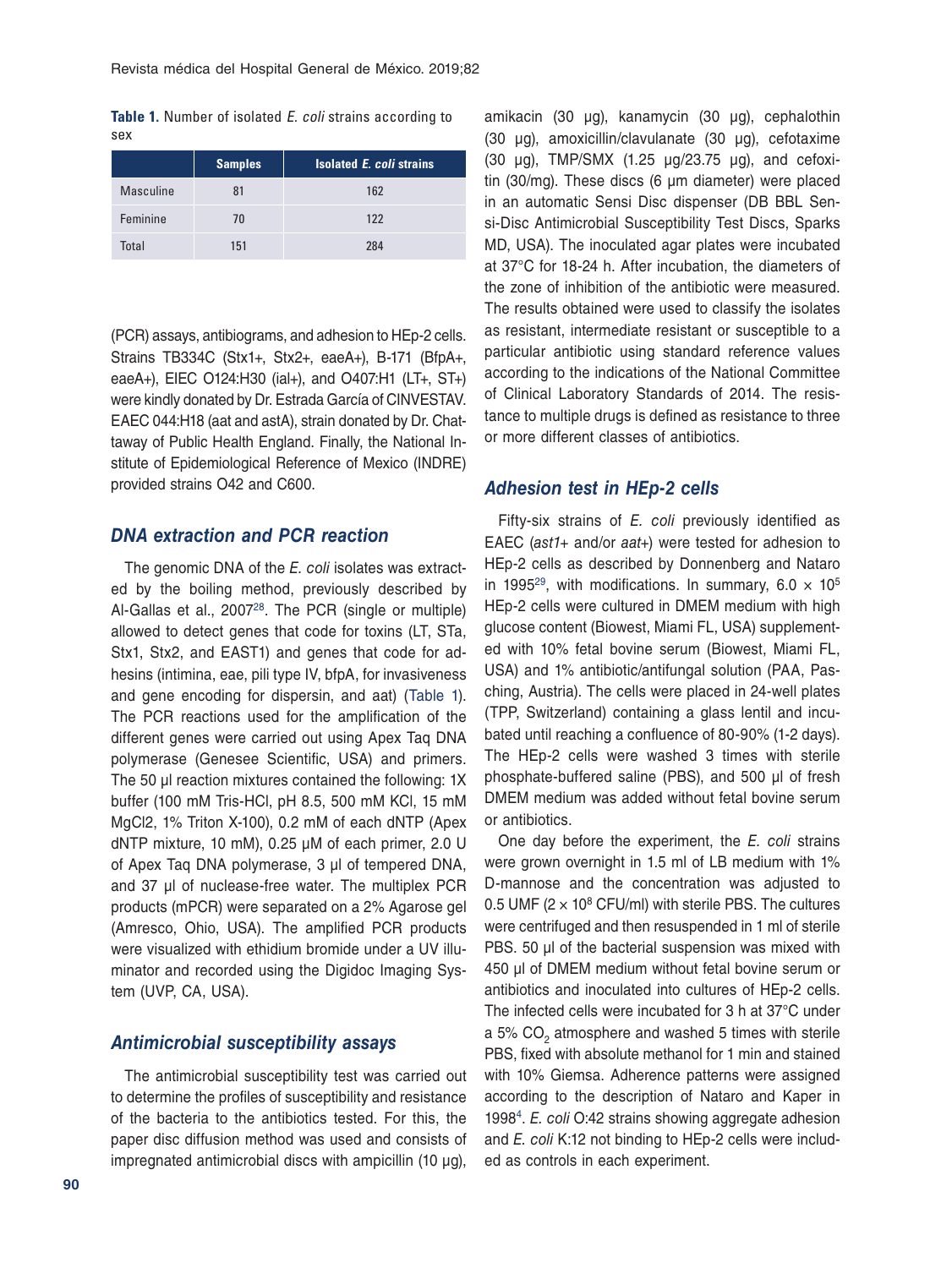

**Figure 1.** Percentage of Escherichia coli genes, found in the 179 positive strains for at least one gene.

#### **Results**

A total of 284 strains of *E. coli* obtained from 151 stool samples from children with diarrhea, under the age of five were isolated. Of the 151 samples, 81 came from samples from children and 70 from samples from girls ([Table 1](#page-3-0)).

Of the 284 strains of *E. coli* isolated from feces of children with diarrhea, only 179 were positive for at least one of the nine genes studied. Of these, there was a higher prevalence of genes coding for LT toxins (78/179, 43%), ST (50/179, 28%) followed by astA (43/179.24%,) STx1 (36/179.20%), and Stx2 (22/179.12%), respectively. While the genes encoding both adhesins as well as other virulence factors, the ial gene (38/179, 21%) was found and codes for invasiveness had a high prevalence followed by the gene that codes for the intimina eaeA (32/179.18%) and the bfpA gene (12/179.7%) that codes for molecules related to the transport of the protein bundlina. The gene with the lowest prevalence was aat (6/179.3%), which codes for the anti-aggregative protein carrier formerly called CVD432, which has been associated with tEAEC strains (Fig. 1).

## *Identification of E. coli pathotypes*

The *E. coli* pathotypes were identified based on the Estrada-García et al., 2009, classification. One hundred and thirteen belong to ETEC, 45 to EHEC, 45 to EAEC, 38 to EIEC, 19 to aEPEC, and 2 to tEPEC. This number virotypes are due to an *E. coli* strain sharing genes with another strain of *E. coli* ([Table 2](#page-5-0) and Fig. 2).



**Figure 2.** Escherichia coli pathotypes isolated from children with diarrhea who share different genes.

Of the 179 strains of *E. coli*, 115 of them (64%) were positive only to one virotype, 45 (25%), 17 (10%) were positive to two and three virotypes, respectively. Only 2 samples were positive to 4 virotypes ([Table 3](#page-5-0)).

## β*-hemolysis*

Of the 179 strains obtained, only 37 of them showed complete hemolysis, and only 16 had at least one virulence gene.

# *Distribution of virotypes by sex*

The EHEC and ETEC virotypes were presented in a greater percentage in the samples from children with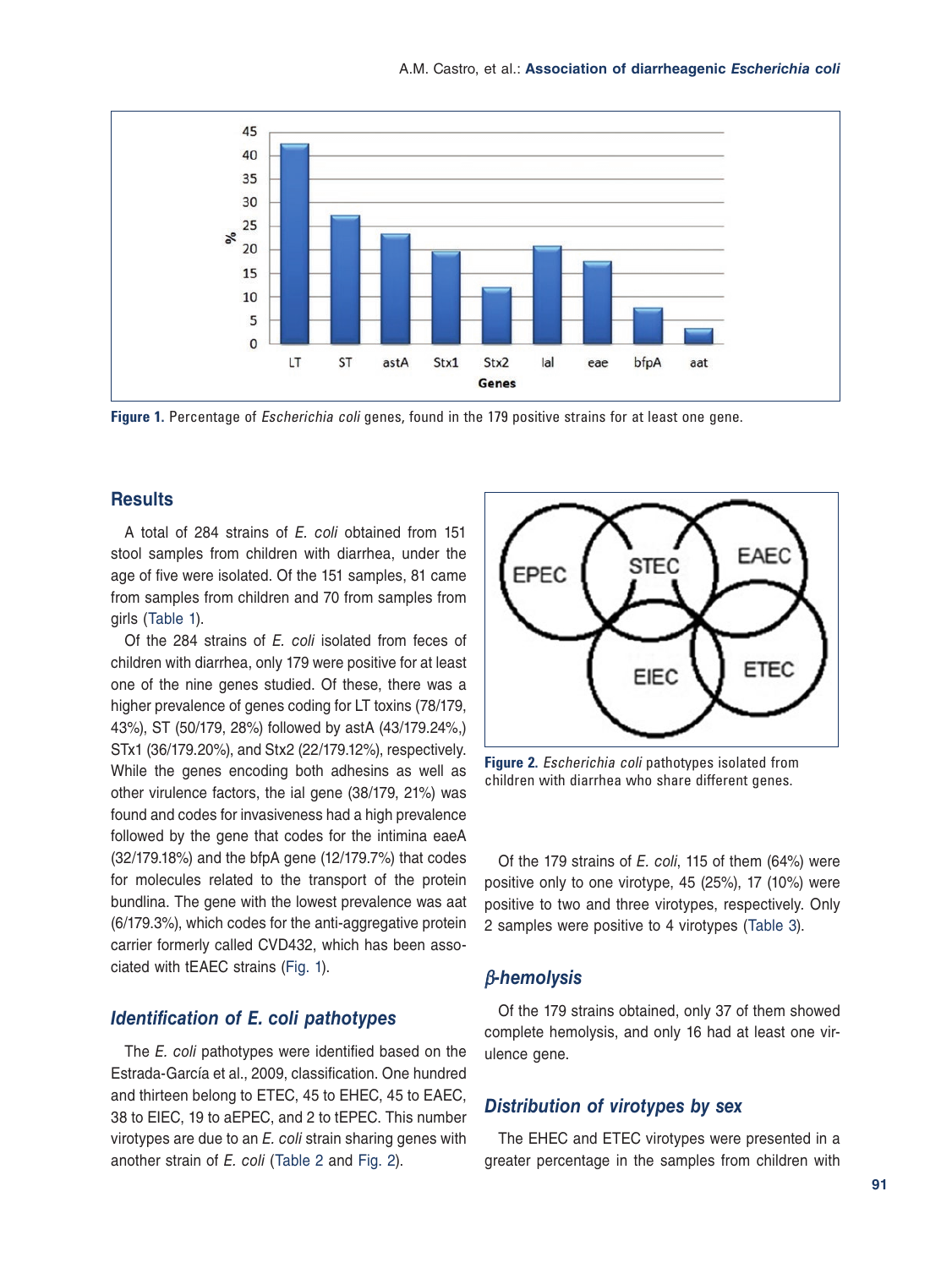| <b>Virotype</b> | *Number of<br>positive<br><b>strains</b> | $\frac{9}{6}$ (n = 179) | <b>Identified genes</b><br>(number of positive<br>samples)                                     |
|-----------------|------------------------------------------|-------------------------|------------------------------------------------------------------------------------------------|
| <b>ETEC</b>     | 113                                      | 63                      | LT(63)<br>ST (36)<br>LT:ST (14)                                                                |
| <b>EHEC</b>     | 45                                       | 25                      | Stx1 (17)<br>Stx2 (8)<br>Stx1:eaeA (6)<br>Stx1:Stx2 (10)<br>Stx2:eaeA(2)<br>Stx1:Stx2:eaeA (2) |
| EAEC            | 45                                       | 25                      | aat $A(2)$<br>astA (39)<br>aatA:astA (4)                                                       |
| <b>EIEC</b>     | 38                                       | 21                      | ial (38)                                                                                       |
| aEPEC<br>tEPEC  | 19<br>$\overline{2}$                     | 11<br>1                 | eaeA (19)<br>eaeA:bfpA(2)                                                                      |

<span id="page-5-0"></span>

|  | Table 2. Virulence genes and E. coli virotypes |  |  |  |  |  |  |
|--|------------------------------------------------|--|--|--|--|--|--|
|--|------------------------------------------------|--|--|--|--|--|--|

**Table 3.** Relationship between number of positive E. coli strains and shared virotypes

| <b>Shared virotypes</b> | <b>Number of positive strains</b> | <b>Percentage</b> |
|-------------------------|-----------------------------------|-------------------|
|                         | 115                               | 64                |
| $\mathfrak{p}$          | 45                                | 25                |
| 3                       | 17                                | 10                |
|                         | 2                                 |                   |
| <b>Total</b>            | 179                               | 100               |

63% and 57%, respectively, in relation to those obtained from girls (37% and 43%). However, the EAEC (56%) and aEPEC (58%) virotypes were observed more frequently in girls. The tEPEC virotype was only observed in two samples, one from each group.

The EIEC virotype was observed in 50% of the samples from both girls and boys.

## *Identification of E. coli virotypes according to the seasonal stage*

In relation to the seasonal period, in the spring and summer, 45.8% and 30.6% of the samples were collected, respectively. In autumn and winter, only 23.6% of the samples were collected.

Of the total *E. coli* strains isolated from 113 ETEC virotypes, 52% were obtained in summer, 25% in

spring, 14% in autumn, and 8% in winter. This incidence was also presented for EAEC. The EHEC virotype was the only one that did not show a trend since all the samples were collected throughout the four seasons of the year. As for the 38 EIEC virotypes, the behavior was different since 37% of the strains were collected in winter followed by summer with 29%, autumn with 24%, and finally spring with 10%. In relation to the EPEC virotype, a greater presence of strains can be observed in the summer season, followed by winter with 25%, autumn 17%, and spring 5%.

## *Adhesion tests to HEp-2 cells*

For this trial, only the strains that presented the *aat*  and/or astA genes for the EAEC virotype were included and *eaeA* and/or bfpA for the EPEC virotype. Typical EPEC strains (tEPEC) were considered those that were found to be eae:bfpA positive and atypical EPEC (aEPEC) strains that were positive only for the *eaeA*  gene.

Of the 45 strains obtained with the EAEC virotype, the strains *astA* + and/or *aat*+ either had mainly aggregative and diffuse adhesion (33/45, 73%). Only three strains that were *astA* positive showed localized adherence.

Of the 21 strains that presented the EPEC virotype, 19 were aEPEC, of which 12 of them (63%) had some type of adherence with diffuse adherence being the most observed. About 37% of the strains did not present any type of adherence to HEp-2 cells. Of the two strains of tEPEC, only one presented localized adherence and other diffuse adherence ([Table 4](#page-6-0) and [Fig. 3\)](#page-7-0).

#### *Antibiogram*

The antibiogram test was performed on the 284 strains of *E. coli* to determine the sensitivity to the different antimicrobials evaluated. As can be seen in [Table 5](#page-6-0), the results showed that there is a broad resistance of *E. coli* to ampicillin, SMX-TMP, amoxicillin-clavulanic acid, and mainly to cephalothin ([Fig. 4](#page-7-0)).

The resistance to ampicillin was 73% in EAEC strains, 71% in ETEC, 61% in EIEC, 60% in EHEC, and EPEC in 57%. Regarding SMX/TMP EIEC showed resistance in 58%, ETEC in 53%, EAEC in 47%, EHEC in 42%, and EPEC in 33%. Amoxicillin-clavulanic acid ETEC showed resistance in 44%, EAEC in 40%, EHEC in 29%, EIEC in 32%, and the EPEC virotype in 24%. Different virotypes also showed resistance to cephalothin between 39 and 29%.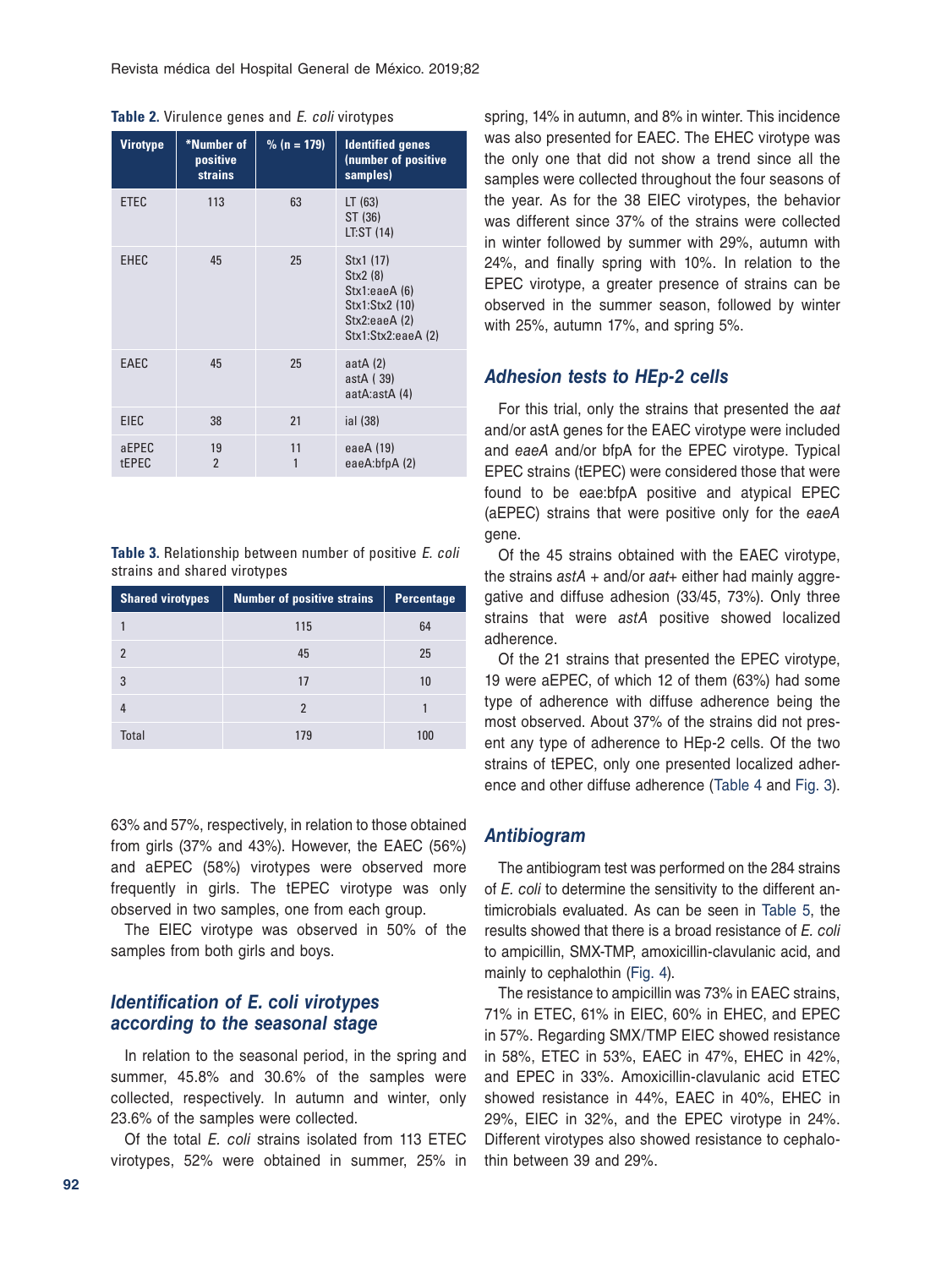| <b>EAEC</b>     | <b>Total samples</b> | *AA (%) | *DA (%)  | *LA (%) | *NA (%) |
|-----------------|----------------------|---------|----------|---------|---------|
| astA            | 39                   | 12(31)  | 16(41)   | 3(8)    | 8(20)   |
| aat             | $\overline{2}$       | 1(50)   | 1(50)    | 0       | 0       |
| astA:aat        | 4                    | 3(75)   | $\bf{0}$ | 0       | 1(25)   |
| aEPEC eaeA      | 19                   | 2(10)   | 7(37)    | 3(16)   | 7(37)   |
| tEPEC eaeA:bfpA | $\overline{2}$       | 0       | 1(50)    | 1 (50)  | 0       |

<span id="page-6-0"></span>Table 4. Adherence of EAEC and EPEC virotypes to HEp-2 cells

\*AA: aggregative adherence; \*DA: diffuse adherence; \*LA: localized adherence; \*NA: non‑adherent; EAEC: enteroaggregative E. coli; EPEC: enteropathogenic E. coli; E. coli: Escherichia coli.

#### **Table 5.** Results of antibiogram in 284 diarrheagenic E. coli strains

|                 | <b>Number of strains</b> |              |            |  |  |
|-----------------|--------------------------|--------------|------------|--|--|
|                 | $R^*$ (%)                | $I^{**}$ (%) | $S***$ (%) |  |  |
| К               | 30(11)                   | 55 (19)      | 82 (29)    |  |  |
| AN              | 11(4)                    | 32(11)       | 242 (85)   |  |  |
| <b>AM</b>       | 195 (69)                 | 36(13)       | 53 (19)    |  |  |
| CF              | 85 (30)                  | 65 (23)      | 19(7)      |  |  |
| AMC             | 117(41)                  | 73 (26)      | 77 (27)    |  |  |
| <b>CTX</b>      | 67(24)                   | 23(8)        | 187(66)    |  |  |
| <b>STX</b>      | 126 (44)                 | 4(2)         | 153 (54)   |  |  |
| <b>FOX</b>      | 16(6)                    | 15(5)        | 228 (80)   |  |  |
| <b>CFZ</b>      | 109 (38)                 | 11(4)        | 94 (33)    |  |  |
| <b>FEP</b>      | 85 (30)                  | (0)          | 124 (44)   |  |  |
| CR <sub>0</sub> | 96 (33)                  | 3(1)         | 110 (39)   |  |  |
| <b>CIP</b>      | 91 (32)                  | 5(2)         | 113 (40)   |  |  |

\*Resistant, \*\*Intermediate, \*\*\*Sensitive; AM: ampicillin; AMC: amoxicillin/ clavulanic acid; AN: amikacin; CF: cephalothin; CFZ: cefazolin; CIP: ciprofloxacin; CRO: ceftriaxone; CTX: cefotaxime; FEP: cefepime; FOX: cefoxitin; K: kanamycin; STX: sulfamethoxazole/trimethoprim.

## **Discussion**

A total of 284 strains of *E. coli*, isolated from 151 stool samples from children with diarrhea younger than 5 years, were analyzed. Of the 151 samples, 81 (54%) are from boys and 70 (46%) from girls. These data coincide with the studies done in Nicaragua, where 60.8% of the samples were from boys and 39.2% from girls<sup>30</sup>, as reported by Cortéz in 2002<sup>30</sup> and Estrada García in 2005<sup>23</sup>. They revealed that there is an association between intestinal infections and sex, independently that in this work, the difference between boys and girls with diarrhea is small, apparently, boys were more affected by enterobacteria. In

relation to age, enterobacterial infection preferentially affects boys or children under 2 years of age, data that agree with those published by Kaper et al. in 2004<sup>15</sup>. This is probably due to hygiene conditions since their immune system is still. It is not fully developed.

In relation to the presence of virulence genes in the *E. coli* isolates, of the 179 strains of *E. coli* that were positive for at least one of the nine genes studied, 113 strains presented the ETEC virotype. These data differ from that published by different Mexican authors (Vidal, 2007; Estrada García, 2009) who found a higher prevalence of the EPEC pathotype. Of this ETEC pathotype, 63 (55.7%) of the strains carried the gene that codes for the LT toxin, 36 (19.6%) for ST, and 14 (7.6%) for LT-ST. These results agree with that reported by Cortés-Ortiz in 2002<sup>30</sup> in Mexico and Chandra et al. 2012[31](#page-10-5) in India. These results are not concordant with those reported in Bolivia, where LT (40.5%) and ST (39.5%) were detected with the same frequency, while strains carrying genes for LT-ST were detected with a lower frequency $32$ . The virotypes that carry the gene that codes for LT are frequently found in populations of Latin America in comparison to Asia and Africa where the predominant gene is the one that codes for  $ST^{33,34}$  $ST^{33,34}$  $ST^{33,34}$  $ST^{33,34}$  $ST^{33,34}$ .

Due to the clinical importance of ETEC, this pathotype is considered as a bacterial group of special attention by the WHO as in association with rotavirus it causes 80% of the cases of acute diarrheal diseases worldwide.

After ETEC, the pathotypes most frequently found in this work were STEC and EAEC; with 45 strains, which is equivalent to 25%, respectively, of the total of strains of *E. coli* isolated. Of STEC, 11 carried the eaeA gene that codes for intimin, related to the A/E lesion, which in theory would increase the virulence of this virotype. The results obtained differ from the studies carried out by Estrada-García et al., 2009<sup>[21](#page-9-17)</sup> and Cortez et al., 2002<sup>[30](#page-10-4)</sup>. In their work, STEC was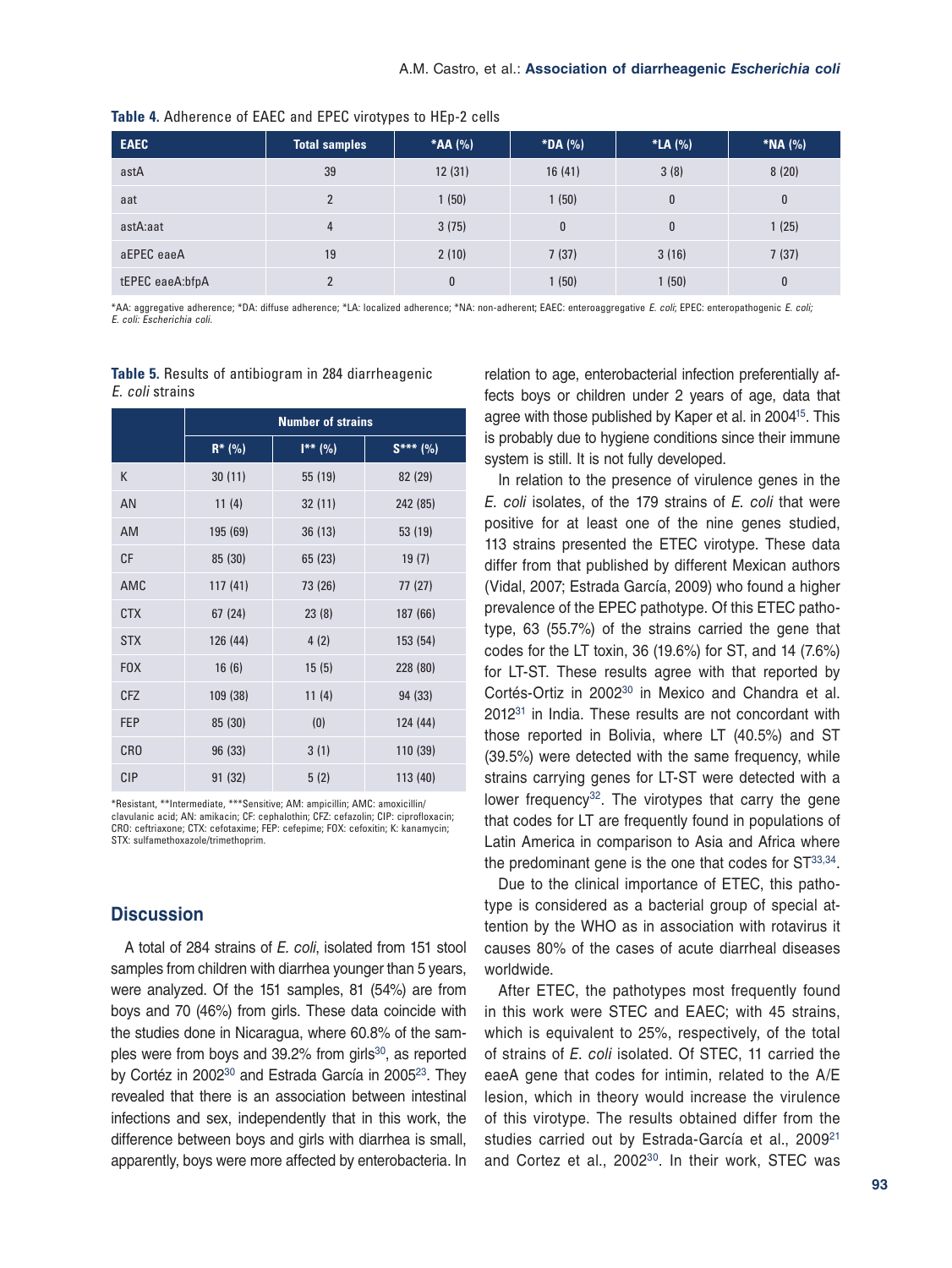<span id="page-7-0"></span>

**Figure 3.** The adherence of Escherichia coli to HEp-2 cells is observed. **A:** Positive control strain O:42 (×100); **B:** Negative control K:12 (×100); **C:** Aggregate adhesion (×100); **D:** Localized adhesion (×100)**; E:** Diffuse adhesion (×100).



<span id="page-7-1"></span>**[Figure 4.](#page-7-1)** Antibiotic resistance pattern of the different diarrheagenic Escherichia coli virotypes. AM: ampicillin; AMC: amoxicillin/clavulanic acid; AN: amikacin; CF: cefalotin; CTX: cefotaxime; FOX: cefoxitin; K: kanamycin; STX: sulfamethoxazole/trimethoprim.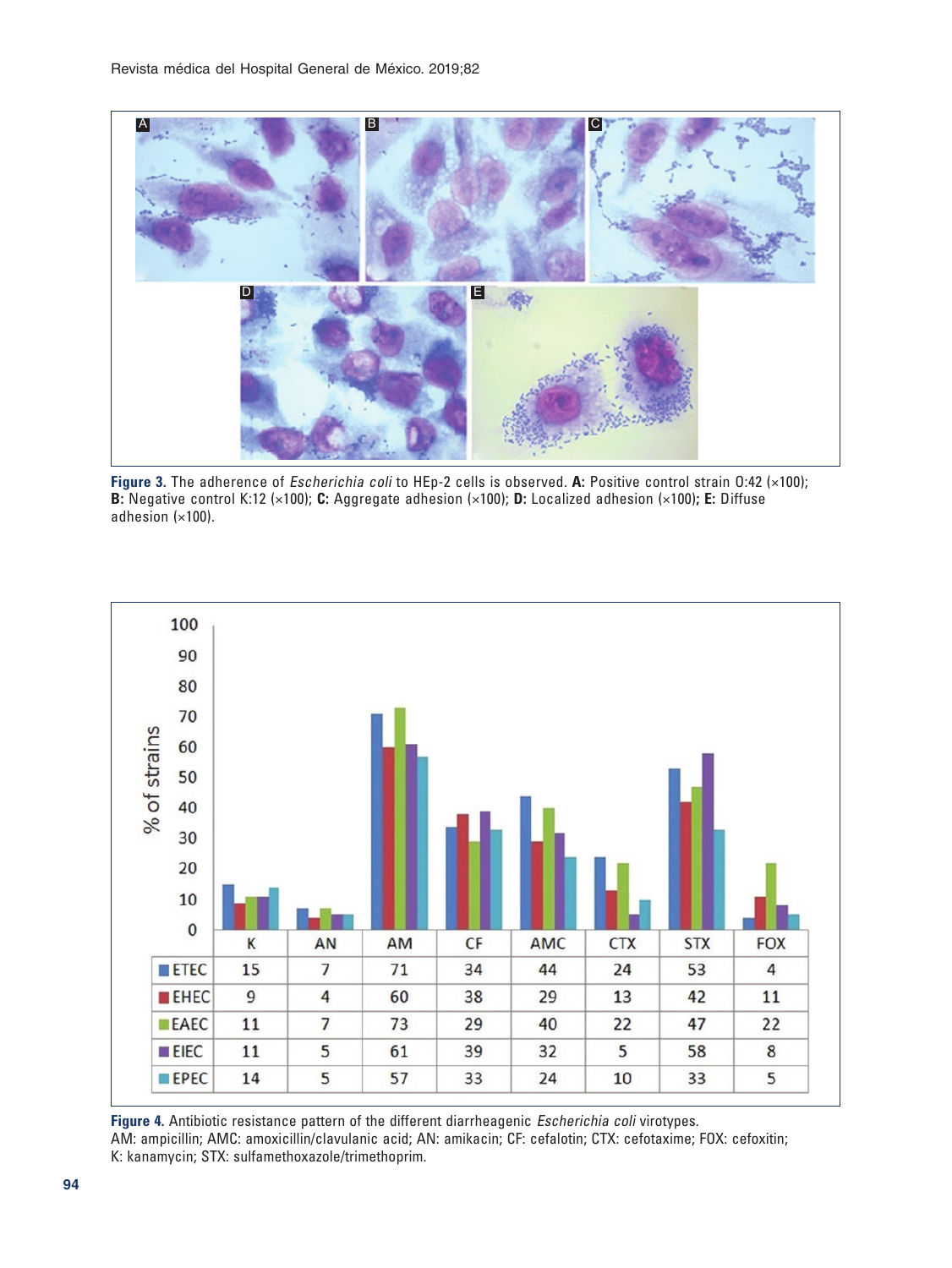presented in percentages lower than 4%. It is considered that the incidence of this pathotype in developing countries is low, since this particular strain only appeared in industrialized countries. For example, in the USA there are 20,000 infections caused by STEC in specific by O157:H7 strain annually<sup>[35](#page-10-9)</sup>. However, recently, it has been described that this disease occurs in both developed and developing countries. The studies carried out in Chile found that the STEC strains in 2012<sup>14</sup> presented a greater proportion than the STEC strains isolated in 2011. In this case, the authors consider that such an increase in the number of isolates of STEC strains implies an emerging pathogen in developing countries, which may be due to the increased communication and commercialization worldwide since the said pathogen had been identified in water, sausages, and handmade yogurts, among others. This would increase infections by this pathotype, especially in countries like ours.

In relation to the EAEC virotype, with a percentage of 25%, there are studies that show that this virotype is responsible for the majority of diarrheal infections in developing countries and stands as second cause of traveler's diarrhea31,36,37 in Peru, where EAEC was isolated in 12.9% of the total analyzed samples.

Of the isolates of *E. coli*, the EIEC pathotype was present in 20.7% of the total strains. A fact that differs with that reported in Mexico as well as in other developing countries such as Vietnam<sup>38</sup>. In Vietnam, this pathotype was identified in 2% of the isolated strains and in Tanzania, this pathotype was not detected<sup>39</sup>. Regardless that only lactose-positive colonies were isolated in this study, the percentage of this pathotype is very different from that reported in studies conducted in Mexico and other countries, without taking into account that 60% of *E. coli* strains belonging to the EIEC pathotype are lactose negative<sup>[4](#page-9-3)</sup>.

Interestingly, the *E. coli* pathotype that was presented in low percentage was EPEC with 11.37% of the studied strains unlike that published by several Mexican authors and Rajendran, in a study conducted in India in 2010[40](#page-10-10), who found EPEC in 10% of strains. Atypical EPEC was presented in 90% (i.e., 19 of the 21 strains) and typical EPEC in only two cases, which is equivalent to 10%, a result that coincides with that published by Estrada,  $2005<sup>21</sup>$  and differs with that published by Afset et al. in 2011<sup>41</sup> and Nguyen et al. 2006<sup>[42](#page-10-12)</sup>. They mention that atypical EPEC is more frequent in industrialized countries. On the other hand, Estrada-Garcia in 200[521](#page-9-17) suggests that atypical EPEC is an emerging pathogen

not only in industrialized countries but also in developing countries.

In relation to the seasonal period, the period in which more strains of *E. coli* were isolated was in summer 69 (45.8%), followed by 46 (30.6%) in spring, 20 (13%) in winter, and 16 (10.6%) in autumn. The presence of *E. coli* in the samples obtained was in the hot and humid months. The ETEC pathotype was found mainly in the warmer months, from June to September, which coincides with what was published by Estrada-García in 2009[21](#page-9-17), who found a peak in the ETEC isolates from June to October. Estrada-García suggests that humidity is an important factor for the propagation of ETEC in Mexico City. As for EPEC, this strain is presented in summer and winter. In 2009, Estrada-García found that EPEC is distributed throughout the year, mainly from April to October, with a peak in June. A study conducted in Norway found that EPEC was isolated from children under 5 years of age throughout the year but was found most frequently in late summer and early fall<sup>43</sup>. This variation in data may be due to different factors such as place of origin of children, eating habits, overcrowding, and characteristics of the place such as temperature and humidity, among others. In our study, the samples come from a busy hospital setting attended by children from Mexico City as well as from other states of Mexico.

In relation to the virotypes identified in *E. coli* strains, the presence of a high percentage of genes shared by these strains is striking. This genetic heterogeneity suggests the existence of a high horizontal gene transfer potential, which was already described by Donnenberg, 2002[4](#page-10-13)3 in strains of *E. coli* from samples of children with diarrhea of genes shared by different pathotypes.

Regarding the resistance to different antimicrobial agents, the 284 strains isolated from *E. coli* showed a higher percentage of resistance to four of the eight antibiotics tested. These were: ampicillin, cephalothin, amoxicillin-clavulanic acid, and SMX-TMP. A fact that coincides with that published by Literak et al. in 201[144](#page-10-14) who found great resistance mainly to ampicillin. In 2005, Estrada-Garcia<sup>21</sup> reported that ampicillin and SMX-TMP are antibiotics that have greater resistance in *E. coli* strains in Mexico. These results may be attributable to the indiscriminate use of antibiotics.

In relation to the pathotypes, ETEC presented a multiresistance to ampicillin, cepflotin, and mainly to TMP-SMX. This is probably related to the use of these antibiotics in Mexico during the recent years<sup>21</sup>. The results of the antibiogram performed on the STEC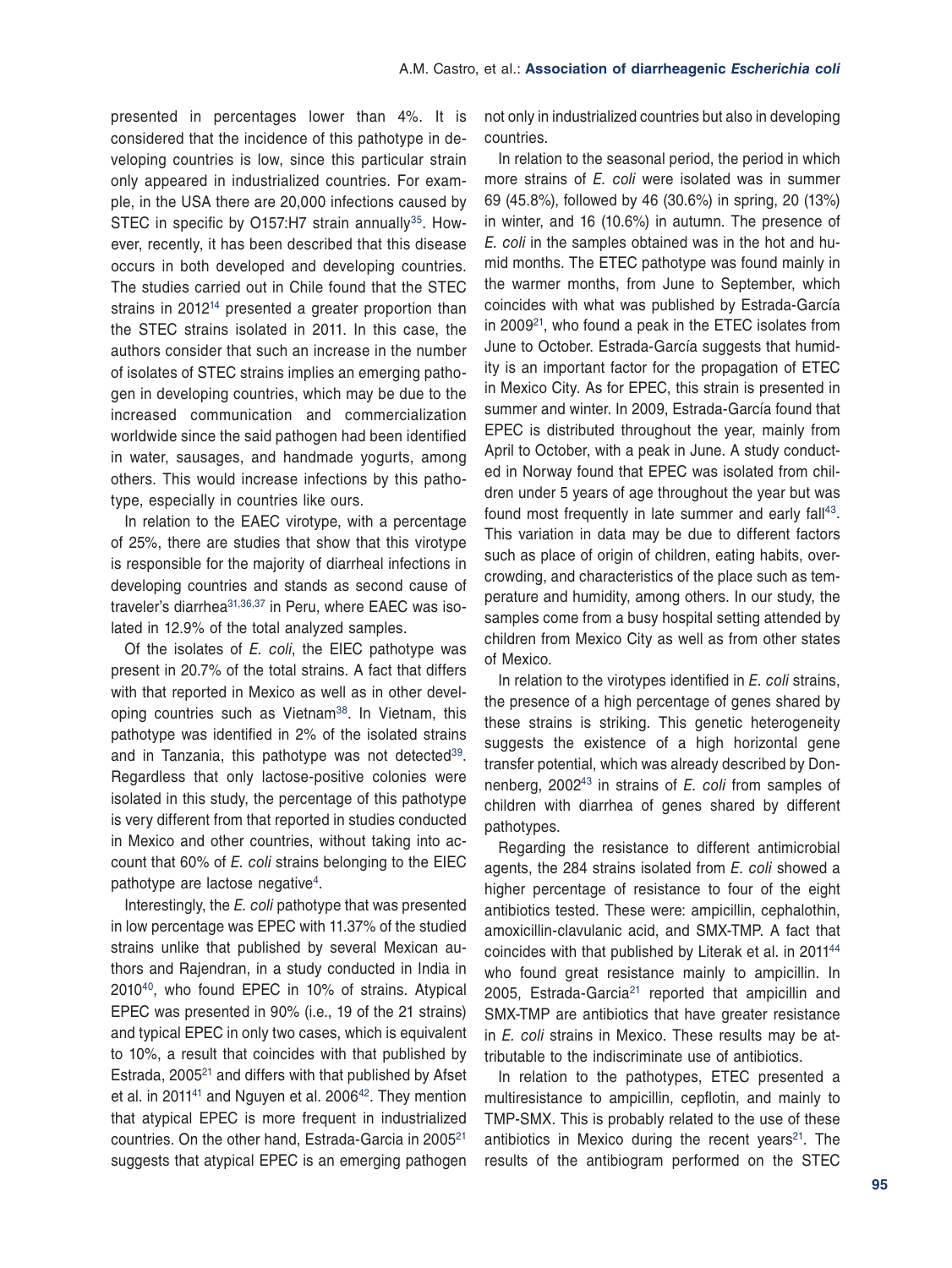<span id="page-9-8"></span>pathotype resulted in multiresistance to cephalothin, ampicillin, and TMP-SMX, respectively. These data agree with the results presented by Fazeli and Salehi in 200[745](#page-10-15), who showed that strains of EHEC isolated from children with diarrhea had a high resistance to penicillin derivatives as well as to TMP-SMX. In relation to EAEC, this pathotype showed greater resistance to ampicillin, followed by cephalothin and amoxicillin/clavulanic acid. This data agree with that described by Sobieszczańska et al. in 2003<sup>46</sup>, who reported that EAEC can have a moderate to high level resistance to ampicillin because these drugs are recommended by the WHO for treatment in persistent diarrhea47,48. EPEC in general presented a lower percentage of multiresistance, which suggests that EPEC strains could be acquired "recently" in this country. The resistance of *E. coli* strains does not occur for a single antimicrobial agent as can be observed in the present work. In most strains a multi-resistance were presented, which makes treatment even more difficult.

Despite the efforts made for the prevention and control of infectious diseases, they continue to represent a global public health problem. Changes in society, technology, and microorganisms by themselves contribute to the emergence of new diseases, re-emergence of already controlled diseases and the development of antimicrobial resistance. Effective control of infectious diseases in the new millennium will require effective public health strategies that have infrastructure to respond and prevent emerging health problems. The emergence and spread of antimicrobial resistance have been documented as a serious global problem.

#### **Conflicts of interest**

The authors declare that they have no conflicts of interests.

## **Acknowledgments**

This work was supported by Facultad de Medicina, National Autonomous University of Mexico.

## **Ethical disclosures**

**Protection of human and animal subjects.** The authors declare that the procedures followed were in accordance with the regulations of the relevant clinical research ethics committee and with those of the Code of Ethics of the World Medical Association (Declaration of Helsinki).

**Confidentiality of data.** The authors declare that they have followed the protocols of their work center on the publication of patient data.

**Right to privacy and informed consent.** The authors declare that no patient data appear in this article.

#### **References**

- <span id="page-9-0"></span>1. WHO Media Centre; 2017. WHO Media Centre*.* Mayo de; 2017. Available from: http://www.who.int/mediacentre/factsheets/fs330/es.
- <span id="page-9-1"></span>2. Hernández CC, Aguilera MG, Castro G. Situación de las enfermedades gastrointestinales en México. Enf Inf Microbiol*.* 2011;31:137-51.
- <span id="page-9-2"></span>3. Castro AM. In Bacteriología Médica Basada en Problemas. 2<sup>nd</sup> ed. México: Manual Moderno; 2014. p. 115-43.
- <span id="page-9-3"></span>4. Nataro JP, Kaper JB. Diarrheagenic *Escherichia coli*. Clin Microbiol Rev. 1998;11:142-201.
- <span id="page-9-4"></span>5. Estrada-Garcia T, Navarro-Garcia F. Enteroaggregative *Escherichia coli* pathotype: a genetically heterogeneous emerging foodborne enteropathogen. FEMS Immunol Med Microbiol. 2012;66:281-98.
- <span id="page-9-5"></span>6. World Health Organization. The Treatment of Diarrhoea A Manual for Physicians and other Senior Health Care Workers. Geneva, Switzerland: WHO; 2005. Available from: http://www.who.int/maternal\_child\_adolescent/documents/9241593180/en/index.htm. [Last accessed on 2013 Sep].
- 7. Available from: http://www.epidemiologia.salud.gob.mx/doctos/infoepid/ publicaciones/2012/Monografias4\_Enf\_Infecciosas\_Intestinales\_% 20junio12.pdf. [Last accessed on 2013 Aug].
- <span id="page-9-6"></span>8. Levine MM. *Escherichia coli* that cause diarrhea: enterotoxigenic, enteropathogenic, enteroinvasive, enterohemorrhagic, and enteroadherent. J Infect Dis. 1987;155:377-89.
- <span id="page-9-7"></span>9. Knutton S, Lloyd DR, McNeish AS. Adhesion of enteropathogenic *Escherichia coli* to human intestinal enterocytes and cultured human intestinal mucosa. Infect Immun. 1987;55:69-77.
- 10. Schmidt MA. LEEways: tales of EPEC, ATEC and EHEC. Cell Microbiol. 2010;12:1544-52.
- 11. Gyles CL. Shiga toxin-producing *Escherichia coli*: an overview. J Anim Sci. 2007;85:E45-62.
- <span id="page-9-9"></span>12. Baldini MM, Kaper JB, Levine MM, Candy DC, Moon HW. Plasmid-mediated adhesion in enteropathogenic *Escherichia coli*. J Pediatr Gastroenterol Nutr. 1983;2:534-8.
- <span id="page-9-10"></span>13. Chen HD, Frankel G. Enteropathogenic *Escherichia coli*: unravelling pathogenesis. FEMS Microbiol Rev. 2005;29:83-98.
- <span id="page-9-11"></span>14. Vallance BA, Finlay BB. Exploitation of host cells by enteropathogenic *Escherichia coli*. Proc Natl Acad Sci USA. 2000;97:8799-806.
- <span id="page-9-15"></span>15. Kaper JB, Nataro JP, Mobley HL. Pathogenic *Escherichia coli*. Nat Rev Microbiol. 2004;2:123-40.
- <span id="page-9-12"></span>16. Sheikh J, Czeczulin JR, Harrington S, Hicks S, Henderson IR, Le Bouguénec C, et al*.* A novel dispersin protein in enteroaggregative *Escherichia coli*. J Clin Invest. 2002;110:1329-37.
- 17. Monteiro BT, Campos LC, Sircili MP, Franzolin MR, Bevilacqua LF, Nataro JP, et al*.* The dispersin-encoding gene (aap) is not restricted to enteroaggregative *Escherichia coli*. Diagn Microbiol Infect Dis. 2009; 65:81-4.
- <span id="page-9-13"></span>18. Imuta N, Nishi J, Tokuda K, Fujiyama R, Manago K, Iwashita M, et al*.* The *escherichia coli* efflux pump tolC promotes aggregation of enteroaggregative *E. Coli* 042. Infect Immun. 2008;76:1247-56.
- <span id="page-9-14"></span>19. Fukushima H, Hoshina K, Gomyoda M. Selective isolation of eae-positive strains of shiga toxin-producing *Escherichia coli*. J Clin Microbiol. 2000;38:1684-7.
- <span id="page-9-16"></span>20. Rodriguez-Angeles G. Principales características y diagnóstico de los grupos patógenos de *Escherichia coli*. Salud Pública Méx. 2002; 44:464-75.
- <span id="page-9-17"></span>21. Estrada-García T, Cerna JF, Paheco-Gil L, Velázquez RF, Ochoa TJ, Torres J, et al*.* Drug-resistant diarrheogenic *Escherichia coli*, Mexico. Emerg Infect Dis. 2005;11:1306-8.
- 22. Reyes D, Vilchez S, Paniagua M, Colque P, Weintraub A, Möllby R, et al*.* Diversity of intestinal *Escherichia coli* populations in nicaraguan children with and without diarrhoea. J Med Microbiol. 2009;58:1593-600.
- <span id="page-9-18"></span>23. Vilchez S, Reyes D, Paniagua M, Bucardo F, Möllby R, Weintraub A, et al*.* Prevalence of diarrhoeagenic *Escherichia coli* in children from León, Nicaragua. J Med Microbiol. 2009;58:630-7.
- <span id="page-9-19"></span>24. Vidal JE, Canizález-Román A, Gutierrez-Jumenez J, Garcia FN. Patogénesis molecular, epidemiología y diagnóstico de *Escherichia coli* enteropatógena. Salud Pública Méx. 2007;49:376-86.
- <span id="page-9-20"></span>25. Resistencia a Antimicrobianos, Agosto; 2015. Available from: http://www. who.int/mediacentre/news/releases/2014/amr-report/es.